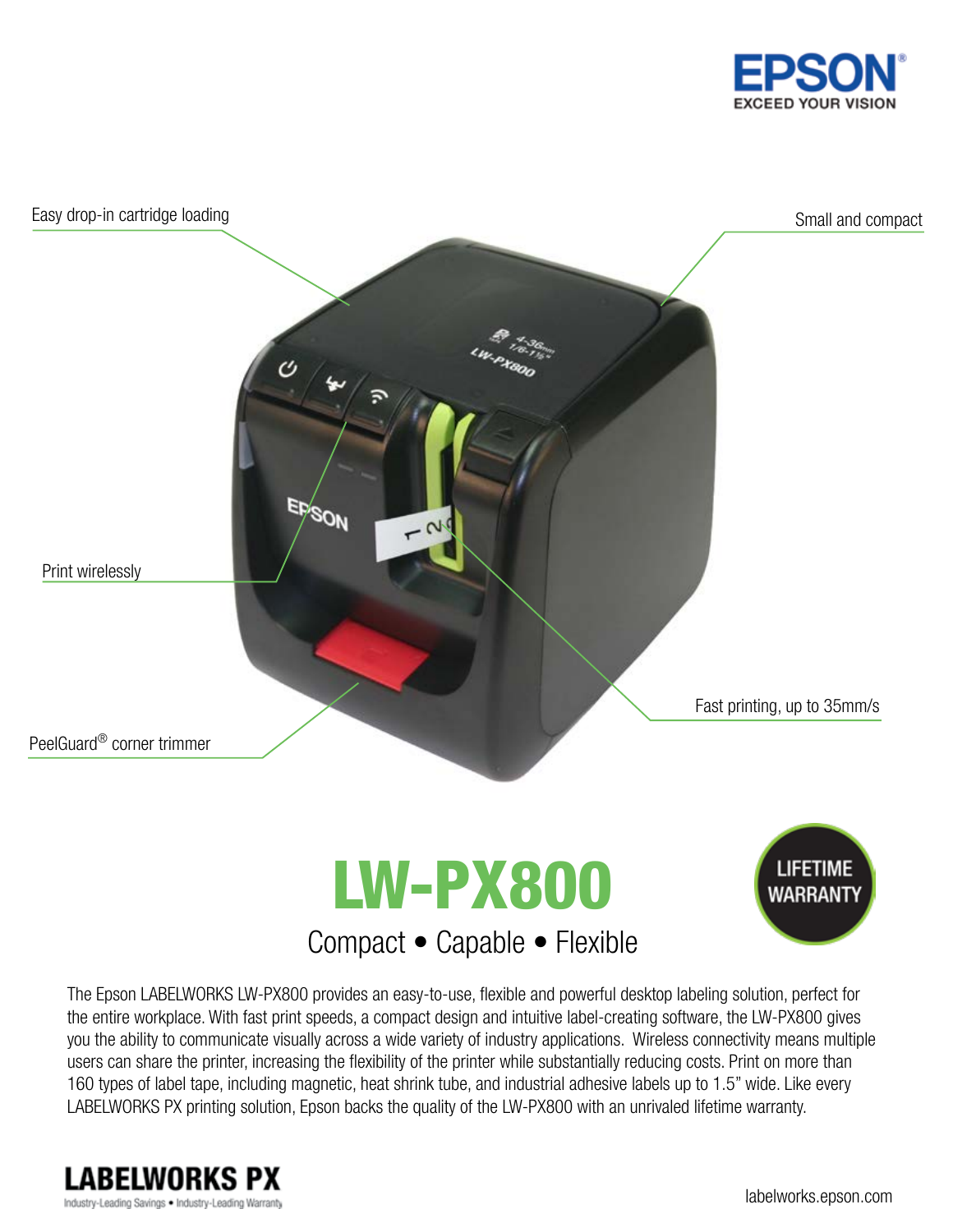# FEATURES AND FUNCTIONS

## Print Wirelessly Save Tape

Connect any Android or iOS mobile device to print labels wirelessly with the LW-PX800. Epson's FREE apps, Epson iLabel and Epson Datacom, come with pre-loaded templates, symbols, fonts and bar codes for the job you need to get done. Customize your own labels, use images from your photo gallery, and use voice-to-text for handsfree labeling.





02

## Mixed Length Function

The LW-PX800 comes with an automatic cutter for optimal efficiency. Print various length labels all in a single half-cut strip of labels, separated only by Epson's half-cut feature that cuts only the label, not the backing, when printing multiple labels at one time.



## PeelGuard®

Protect the corners of your labels from snagging and peeling with PeelGuard corner-trimming solution, PeelGuard.



Say goodbye to unnecessary tape waste! LABELWORKS PX margins can help save you up to 60% in tape over the course of ownership.



## Software-Compatible

Use Epson's Label Editor software to create labels for your entire workplace. Print images, bar and QR codes, tables and logos. Batch print by importing spreadsheets.



Screen Content Simulated

**LIFETIME WARRANTY** 

ALL LABELWORKS PX PRINTERS COME WITH AN INDUSTRY-LEADING LIFETIME WARRANTY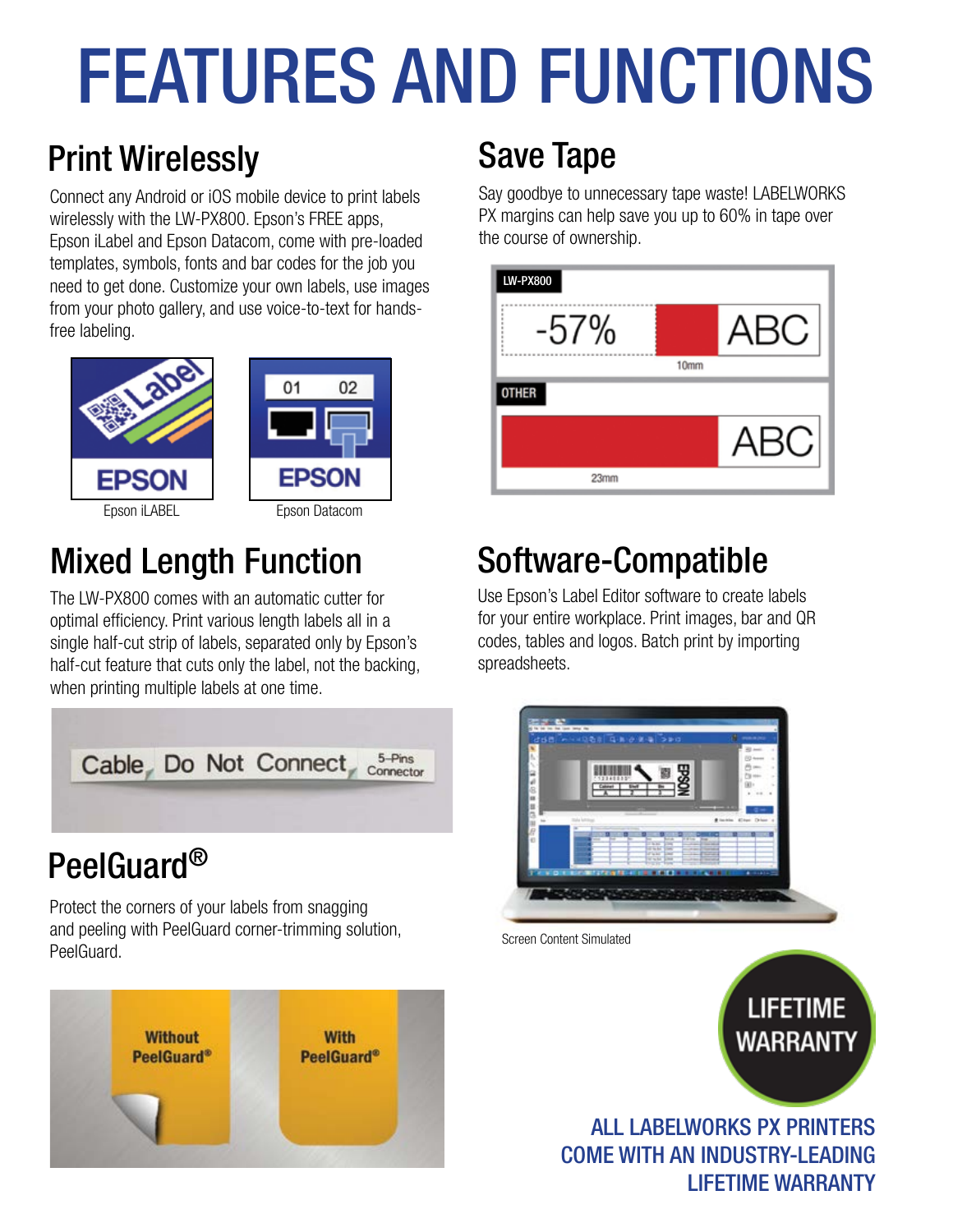

## TAPE LINEUP LABELWORKS PX LW-PX800

Industry-Leading Savings • Industry-Leading Warranty



236BCPX 236BWPX 236BYPX 236WBPX 236BGPX 236BBPX 236BRPX 236BOPX 236WRPX 236WGPX 236WLPX

**Black** *on yellow*

### SPECIALTY TAPES **Silver Matte -** 30'



### **Strong Adhesive - 30'**



### **Self-Laminating Overwrap**  1 1/2" *(36mm)* 236IBWPX 236IBYPX

 $3/8''$  (9mm)



| 224SLPX                                     | 1/4" Black on white, 3/4" Clear Tail (30")                                   |  |  |
|---------------------------------------------|------------------------------------------------------------------------------|--|--|
|                                             | NEW! 224VSLPX 1/4" Vinyl Black on white 3/4"                                 |  |  |
|                                             | Clear Tail (26')                                                             |  |  |
|                                             | <b>NEW!</b> 236VSLPX 1/2" <b>Vinyl Black</b> on white<br>1" Clear Tail (26') |  |  |
|                                             |                                                                              |  |  |
| Wire wrap tape prints on white area and has |                                                                              |  |  |

3/8" *(9mm)* 209IBWPX 209IBYPX

*Wire wrap tape prints on white area and has clear tail to overlap printed material.*

**Black** *on white*

1/2" (12mm) 212IBWPX 212IBYPX 3/4" (18mm) 218IBWPX 218IBYF 1" (24mm) 224IBWPX 224IBY

## **NEW! Vinyl Tape -** 22.9'





### **Magnetic Tape -** 4.9'

|   | Black<br>on white                                                            | <b>Black</b><br>on vellow | <b>Black</b><br>on red | <b>Black</b><br>on blue | <b>Black</b><br>on green |
|---|------------------------------------------------------------------------------|---------------------------|------------------------|-------------------------|--------------------------|
|   | 1/2" 212MTBWPX-4.9 212MTBYPX-4.9 212MTBRPX-4.9 212MTBBPX-4.9 212MTBGPX-4.9   |                           |                        |                         |                          |
|   | 3/4" 218MTBWPX-4.9 218MTBYPX-4.9 218MTBRPX-4.9 218MTBBPX-4.9 218MTBGPX-4.9   |                           |                        |                         |                          |
| 1 | 224MTBWPX-4.9 224MTBYPX-4.9 224MTBRPX-4.9 224MTBBPX-4.9 224MTBGPX-4.9        |                           |                        |                         |                          |
|   | 1 1/2" 236MTBWPX-4.9 236MTBYPX-4.9 236MTBRPX-4.9 236MTBBPX-4.9 236MTBGPX-4.9 |                           |                        |                         |                          |

**Black** 

**Shrink Tube - 96<sup>"</sup> Compliance Standards: UL Standard 224** (Related Temperature: 125<sup>°</sup>C, ated Voltage: 300V, Flame Resistance Grade VW-1)

| 1 I G<br>$\overline{1}$<br>$\frac{1}{\frac{3}{}}$ |
|---------------------------------------------------|
| $\frac{1}{\frac{3}{\sqrt{1}}}}$                   |
|                                                   |

|        | AWG       | <b>Black</b><br>on red | <b>Black</b><br>on yellow | Black<br>on white | <b>Black</b><br>on green | <b>Black</b><br>on blue | White<br>on black |
|--------|-----------|------------------------|---------------------------|-------------------|--------------------------|-------------------------|-------------------|
| 1/8''  | $14-22$   |                        | 203B20BYPX                | 203B20BWPX        |                          |                         |                   |
|        |           |                        | Comina Soon!              | Comina Soon!      |                          |                         |                   |
| 1/8"   | $16-22$   |                        | 203STBYPX                 | 203STBWPX         |                          |                         |                   |
| 3/16'' | $8 - 12$  | 205STBRPX              | 205STBYPX                 | 205STBWPX         |                          |                         | 205STWBPX         |
| 3/16'' | $10 - 20$ |                        |                           |                   | 205STBGPX                | 205STBBPX               |                   |
| 1/4"   | $6 - 18$  |                        |                           | 208B20BWPX        |                          |                         |                   |
|        |           |                        |                           | Comina Soon!      |                          |                         |                   |
| 1/4"   | $10 - 20$ |                        | 208STBYPX                 | 208STBWPX         |                          |                         |                   |
| 3/8''  | $4 - 12$  |                        |                           | 210STBWPX         |                          |                         |                   |
| 1/2"   | $2 - 8$   | 211STBRPX              | 211STBYPX                 | 211STBWPX         |                          |                         | 211STWBPX         |
| 9/16'' | $0 - 5$   |                        | 214STBYPX                 | 214STBWPX         |                          |                         |                   |
| 7/8''  | 0000-1    |                        | 221STBYPX                 | 221STBWPX         |                          |                         |                   |

**Black**

**Fluorescent -** 30' *Polyole n Shrink Tube Cartridge Color & Sizes (length=96")*

| <b>ALL AND</b> | <b>Black on</b><br>fluorescent<br>red<br>$3/4''$ (18mm) | <b>Black on</b><br>pink<br>$3/4''$ (18mm) | <b>Black on</b><br>fluorescent   fluorescent   fluorescent   fluorescent<br>orange<br>$3/4''$ (18mm) | <b>Black on</b><br>vellow<br>3/4''(18mm) | <b>Black on</b><br>areen<br>$3/4''$ (18mm) |
|----------------|---------------------------------------------------------|-------------------------------------------|------------------------------------------------------------------------------------------------------|------------------------------------------|--------------------------------------------|
|                | 218FRPX                                                 | 218FPPX                                   | 218FOPX                                                                                              | 218FYPX                                  | 218FGPX                                    |

**Reflective Tape - 4' 9"** 

224RFWPX 1" **Black** *on Re ective white - Limited Supply*